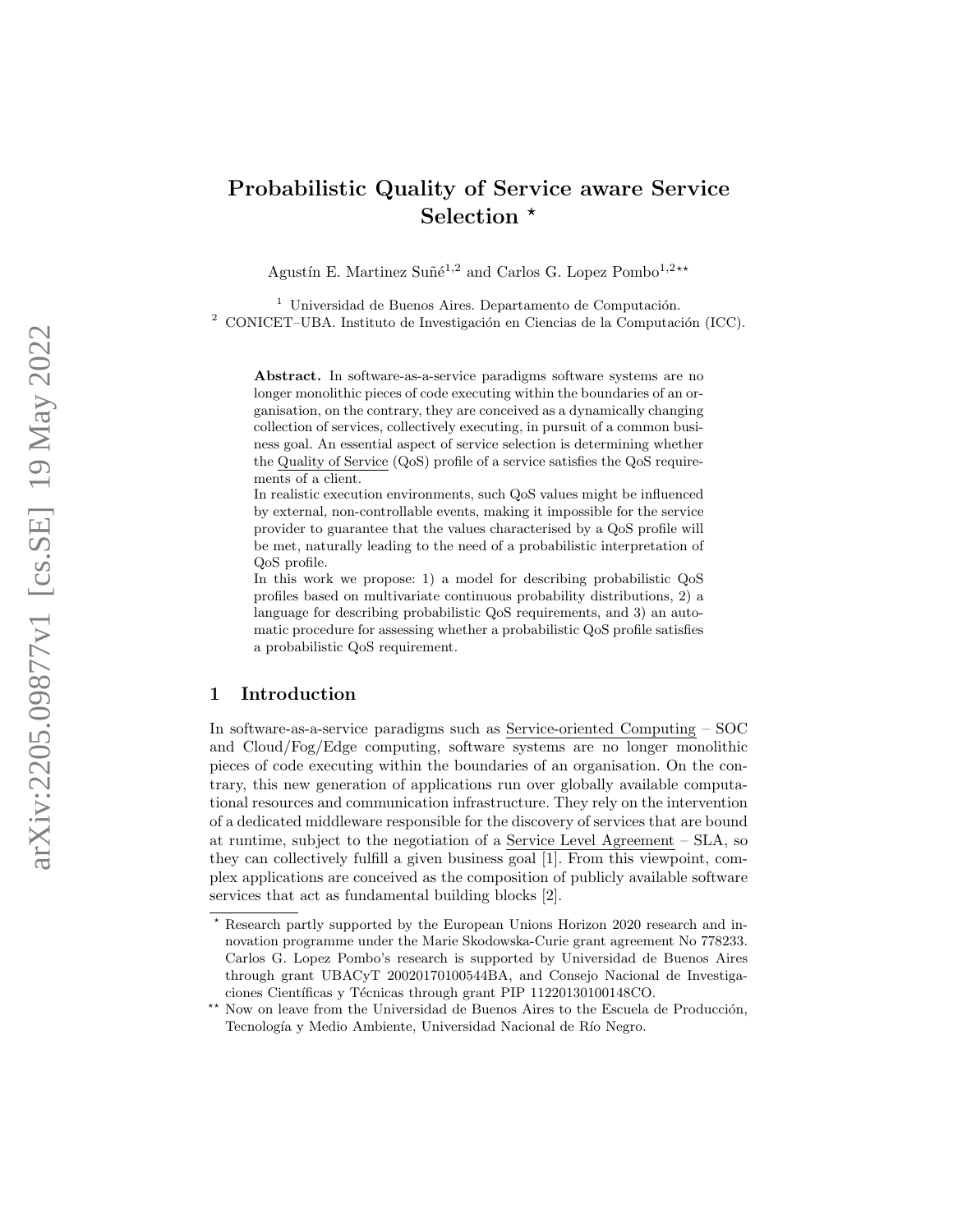#### 2 A.E. Martinez Suñé et. al.

The emergence of this paradigm has been accompanied by a deep transformation of the business models associated with the construction of software systems. Providers of cloud computing platforms rely on these notions and offer a high degree of customisation for their services with which companies can configure the resources to better suit their business needs. Well-known examples of such a customisation are pricing schemes that depend on the amount of time a computational resource is used. Emerging technologies such as serverless computing or Function as a Service – FaaS increase the possibilities for servicebased paradigms, as multiple providers offering services might compete to be selected by software systems that take the role of service consumers. An essential aspect of such a service selection (known as the Service Selection Problem [2, pt. II]) is determining whether the Quality of Service (QoS) profile of a service (i.e., a description of the potential values that its quantitative attributes might adopt) satisfies the QoS requirements of a client. The interested reader is pointed to [3] for a comparative review of existing approaches and to [4] for a systematic literature review of the problem.

The QoS profile of a service can be thought of as a specifications describing the values adopted by its quantitative attributes (i.e., attributes that admit some type of measurement, for example, response time, memory usage, price, reputation, etc.) along its possible executions. In realistic execution scenarios such values are usually subject to external, non-controllable events like hardware failures, communication errors, congestion in the communication network, etc. Therefore, it is utterly difficult, if not impossible, to guarantee that the values characterised by a QoS profile will always be met with absolute certainty, naturally leading to a probabilistic interpretation of the QoS profile, where an execution yields a valuation of the quantitative attributes with certain probability. Similarly, we need a probabilistic interpretation of the QoS requirements; in it, a client will bind to a specific service provider only if the probability of its quantitative attributes adopting certain values is within prespecified bounds.

#### 1.1 Our approach

Any approach on this problem is composed of a specific view in each of the following four dimensions: 1) the precise definition of the problem, 2) the QoS profile model for describing each service, 3) the QoS requirement model for describing the client's needs, and 4) the decision procedure for automatically selecting the appropriate service. In the following, we outline this dimensions for our approach and we compare it with existing approaches in the literature.

Problem Automatic probabilistic QoS-aware service selection: given a QoS requirement of a client running application and a set of QoS profiles for functionally equivalent services, choose a service whose QoS profile satisfies the QoS requirement. In fig. 1 we show a schematic view of this problem where a Service Broker plays the role of on-demand choosing a Service Provider from a Service repository in order to satisfy the needs of an application, playing the role of Service Client.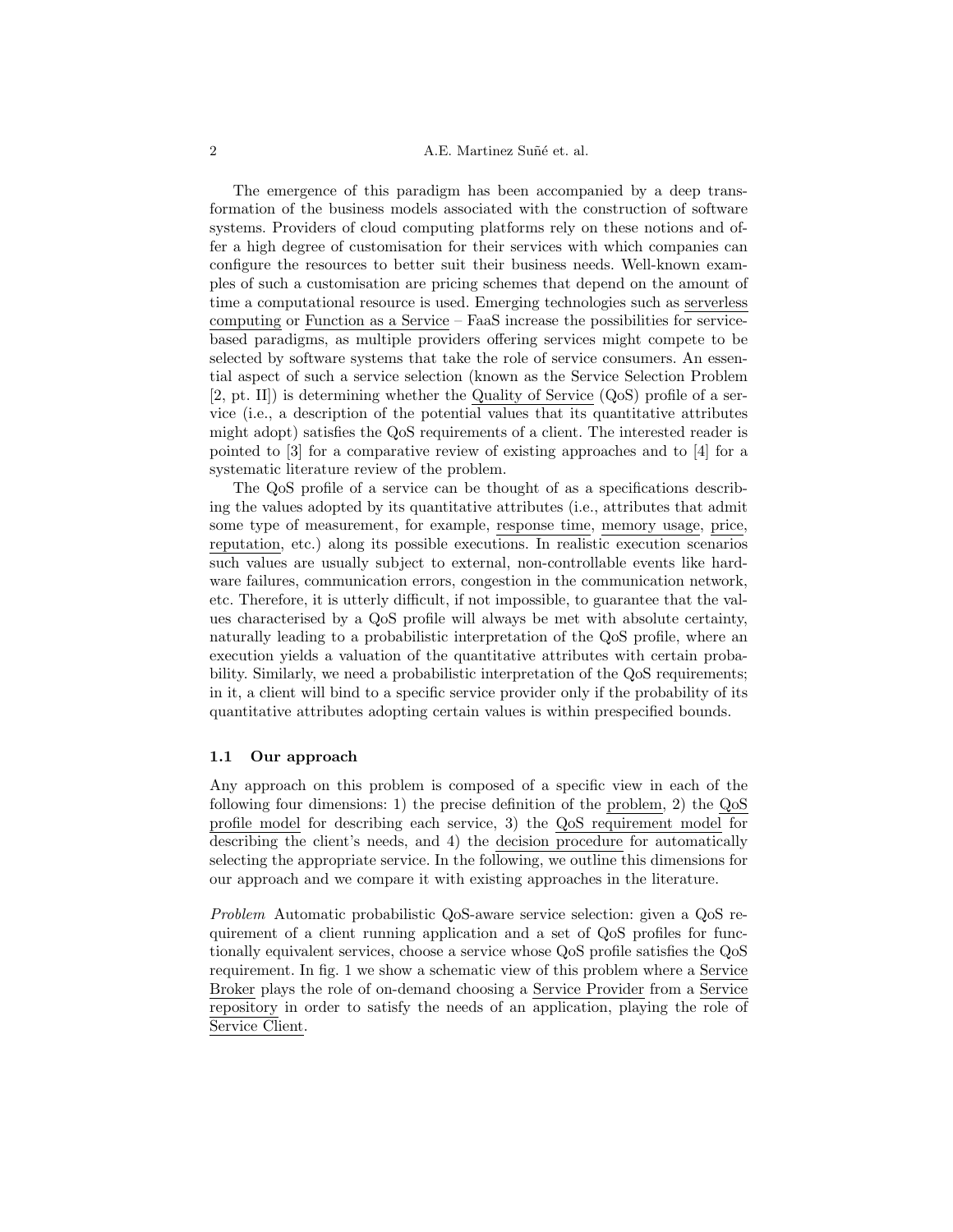QoS profile model The QoS profile of each service is modeled as a multivariate continuous probability distribution where each random variable denotes a specific QoS attribute. We propose a methodology for learning the QoS profile of a service from data sampled from the real-world behaviour of such service.

QoS requirement QoS requirements are given by the client application to drive the service selection. They are boolean combinations of QoS constraints which, in turn, specify probability bounds for the QoS attributes taking values within a polyhedral region.

Decision procedure Given a QoS profile model and a QoS requirement formula our algorithm determines if the QoS profile satisfies the requirement. It leverages on SAT-solving to handle the boolean structure of the requirement formula and on Monte Carlo integration to determine if the probability bounds prescribed by the QoS constraints hold.

All this done in a general setting where there is no a priori assumption about the specific nature of the quantitative attributes (i.e. any quantifiable characteristic of software service can be considered a quantitative attribute).



Fig. 1. A schematic view of the QoS-aware service selection problem.

## 1.2 Related work

Problem There is an extensive body of work focusing on the Quality of Service aspect of service selection and service composition in a cloud environment [4]. The precise definition of the problem setting varies from work to work. While some works consider the selection of serveral services to compose according to a given workflow [5], others conceive the problem as the selection of one service among a given set of services [6]. In this work we adopt the latter notion, we understand it as a stepping stone for putting forward our probabilistic approach,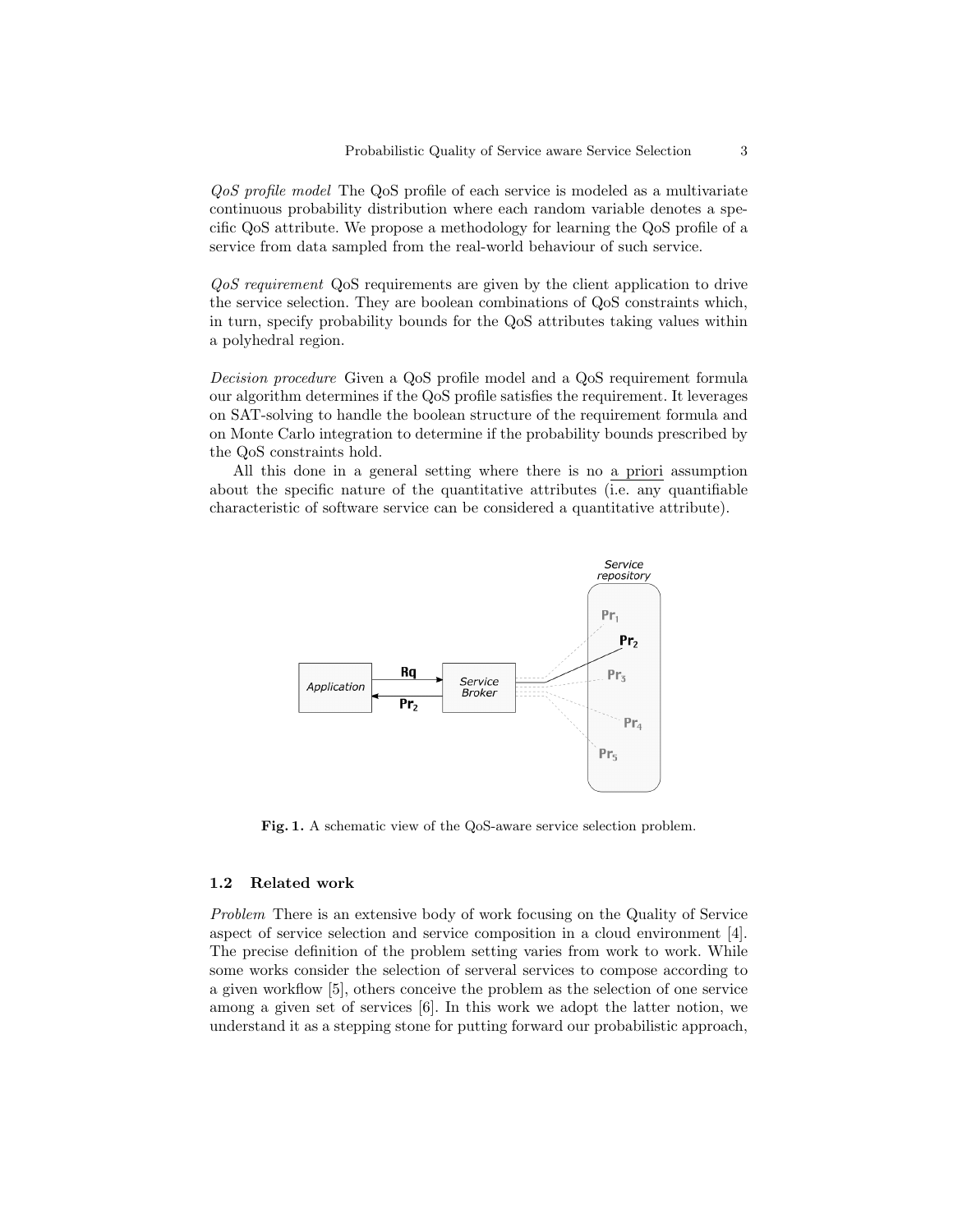which is a necessary building block for tackling the service composition problem in a probabilistic setting.

QoS profile model The models proposed for characterizing QoS attributes can be grouped into three broad categories: single-value attributes, range-valued attributes, and probabilistic attributes. In the single-value setting the QoS provided for a particular attribute is modeled as a constant value [7,6] while in the range-valued setting it is usually modeled as an interval or a set of values [8, Section 2]. The latter perspective emerges by acknowledging the limitations of the former: there are scenarios in which the single value model becomes insufficient. Instead, we position our work as part of an increasing number of research interested in capturing the probabilistic nature of the QoS attributes [9,10,11,12]. In [9,10] the authors propose to solve the problem of probabilistic QoS based service selection, but they do it in a setting where QoS attributes are modeled as separate probability distributions that are independent. In [11] the authors propose a probabilistic model for describing QoS but only considering discrete probability distributions, also restricting attributes to five specific metrics. In [12] the authors address the service selection problem with probabilistic models, but each QoS attribute is modeled as a discrete random variable with a probability mass function, leaving out continuous probability models.

QoS requirement Most of the contributions to QoS modeling for the service selection problem focus on the description of the QoS profile, as stated in the last paragraph. In such contributions, the notion of QoS requirement is relagated as an implicit optimization criteria [3, Section 5.1], where the aim is to minimize or maximize the value of each QoS attribute according to the nature of the attribute. Instead, we consider QoS requirements to be a key elements since it allows the service selection to be specific to the clients needs. Under this view, the proposal of a language for describing QoS requirements becomes relevant.

Other distinctive contributions can be found in the field of probabilistic quantitative verification of service-based systems [13]. There, a more classical verificationlike framework is proposed where Markov models are used to determine the validity of probabilistic temporal logic formulae representing quality of service properties. In [14] the general approach is enriched with a relativised notion of validity within a confidence interval. The main difference between these approaches and ours relies on the model of the system being analyzed. While probabilistic model checking approaches need a state-based model of the behaviour of the system, our approach only needs a model of the values taken by the QoS attributes of such system. This is a consequence of approaching the problem from a service oriented computing perspective, where services are considered to be opaque entities from the perspective of the consumer (i.e., the consumer has no knowledge of their internal behaviour).

We also acknowledge the existence of an important body of knowledge that focuses on the problem of choosing an optimum candidate according to prefixed preferences based on soft constraint solving [15,16], and also using fuzzy set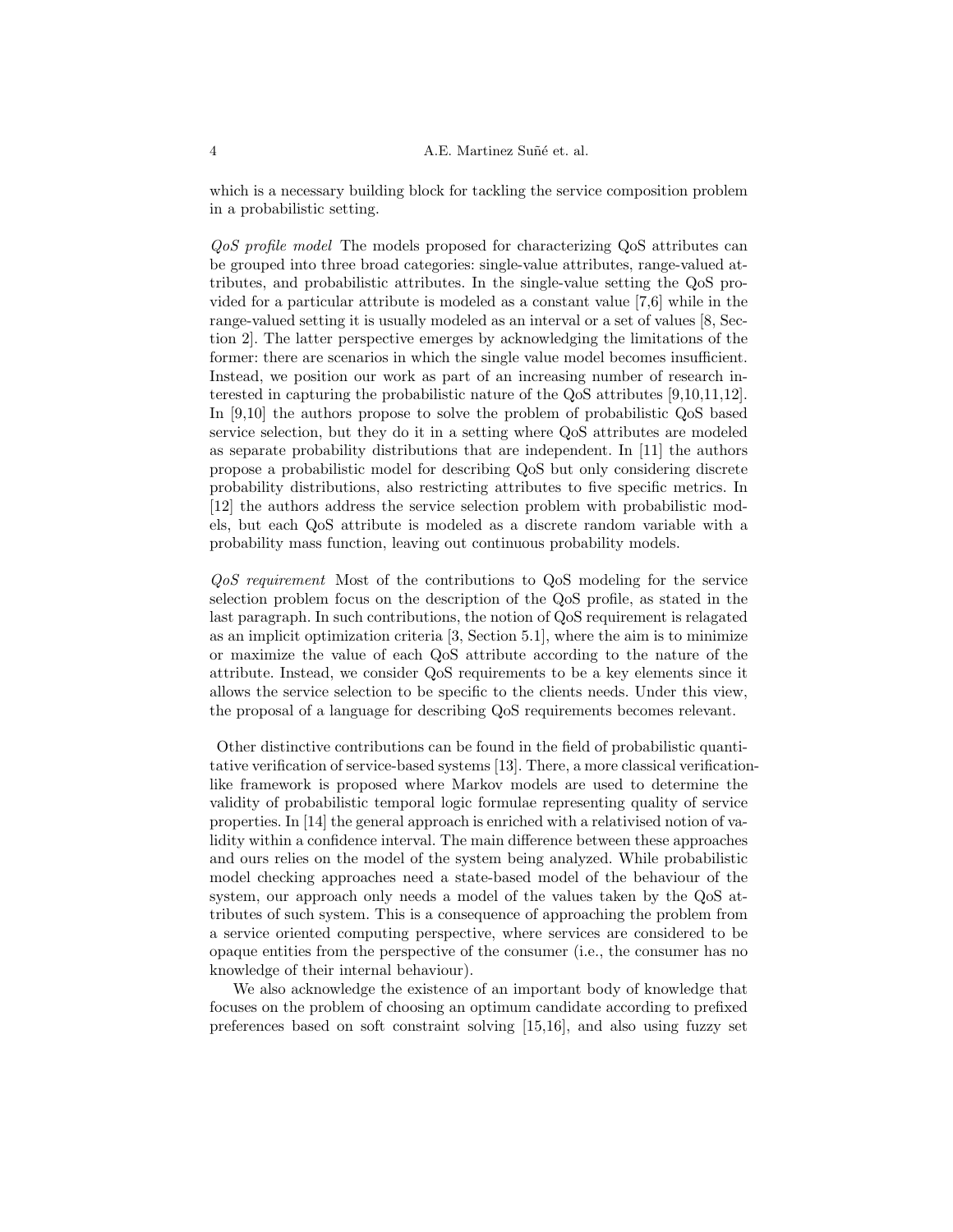theory to express preferences [17], but we will concentrate on a more classical, thus strict, notion of satisfaction of QoS requirements, which state probabilistic requirements imposed to service providers.

There are three key ingredients in our approach and, to the best of our knowledge, ours is the first proposal to tackle all of these aspects simultaneously: 1) we propose a modeling language capable of dealing with an unbounded number QoS attributes of which there is no implicit interpretation (i.e., we only require that they can be measured in each concrete execution of the service), 2) we focus on continuous probability distribution, capable of capturing a finer grain characterisation of the services behaviour, and 3) (probably the most novel ingredient) we propose the use of multivariate probability distribution, enabling the characterisation of dependencies between the probabilistic behaviour of the QoS attribute.

The paper is organised as follows. In section 2 we present the definitions of QoS profile and QoS requirements, together with a satisfaction relation; we also frame the service selection problem in terms of these three elements. In section 3 we propose an algorithm implementing the satisfaction relation proposed in section 2. In section 4 we propose a methodology for learning probabilistic QoS profiles from data sampled from the real-world behaviour of the services, taking out the responsibility of producing it from the service provider. Finally, in section 5 we draw some concluding remarks and propose some further research directions.

# 2 Probabilistic QoS-aware SLA

In this section we present the main contributions of this work. We start by providing a probabilistic definition of QoS profiles for service providers and QoS requirements for service clients, together with a definition of the satisfaction relation between QoS profiles and QoS requirements.

#### 2.1 Probabilistic QoS profile of a service

Let us start by discussing how the probabilistic QoS behaviour of a software service is to be modeled. We focus on quantitative attributes of software artifacts (i.e., those admitting some type of measurement), such as response time, throughput, price, reputation, among others; and, in our case, not assuming any additional property, interpretation or behaviour. The sole assumption is that the attributes can be actively monitored, at each execution of the service, by an element of the execution infrastructure, for example the Service Broker.

As a running example, consider a set of (functionally equivalent) services for validating an email address; an example taken from [18]. Upon calling one of these services, the client provides an email address and the service indicates whether it is a valid and existing email. Different services have different values of throughput (TP) and response time (RT). As we are interested in the probabilistic nature of quantitative attributes, given a candidate service, we would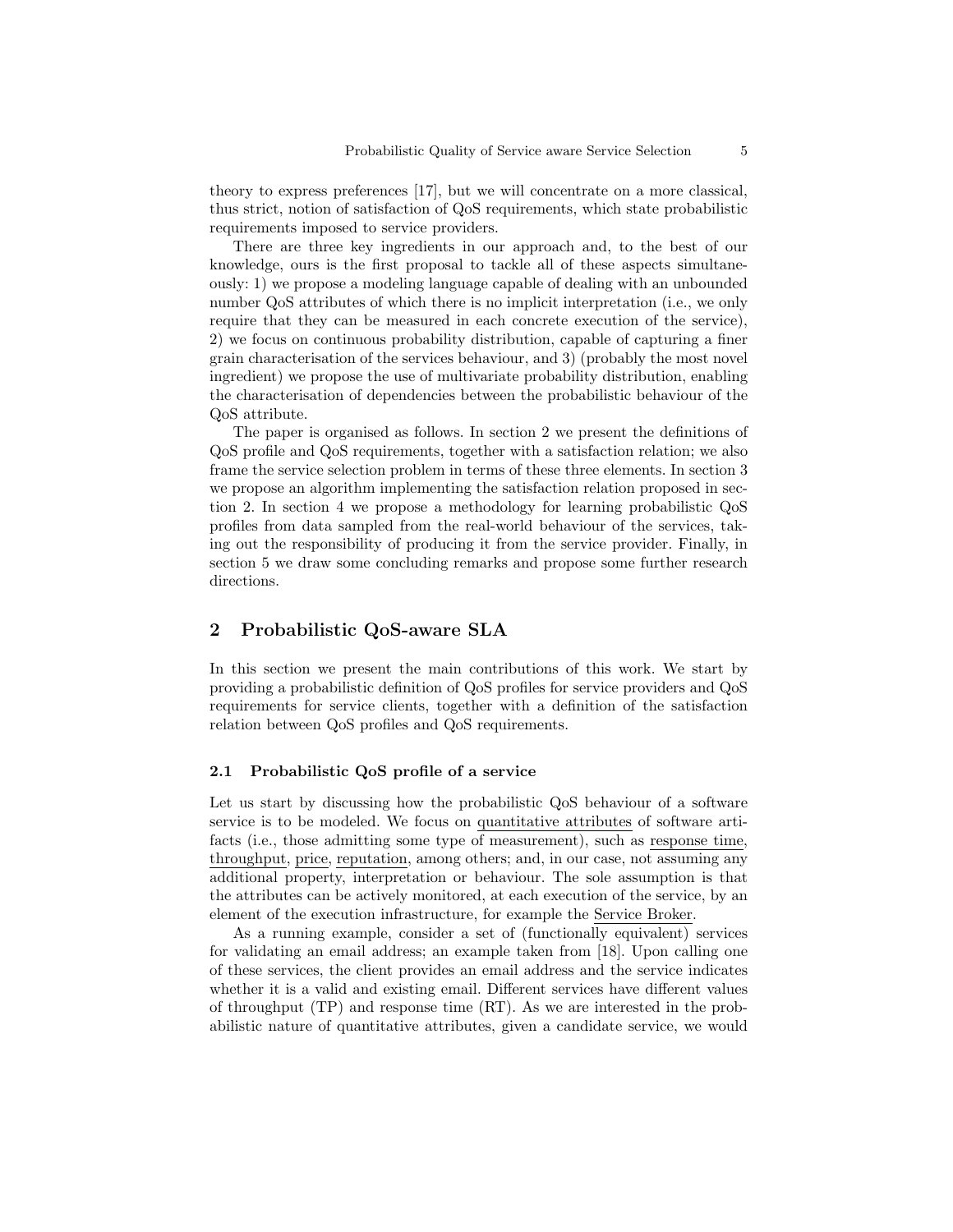like to be able to capture a situation like the one shown in fig. 2, where the TP value offered by a given service is known to follow a Gaussian distribution with mean in 50 Mbps, and the RT value is known to follow a Gamma distribution with mean in 300 ms.



Fig. 2. Probabilistic QoS profile where TP follows a Gaussian distribution with  $\mu = 50$ and  $\sigma^2 = 300$  and RT follows a Gamma distribution with  $\alpha = 3$  and  $\beta = \frac{1}{100}$ .

From now on, definitions and results will be presented assuming a fixed, but arbitrary, set of quantitative attributes  $A = \{a_1, \ldots, a_n\}.$ 

**Definition 1 (QoS profile).** A *QoS profile is a random vector*  $\mathbf{X} = (X_1, \ldots, X_n)$ , where each random variable  $X_i$  is interpreted as the value of the quantitative attribute  $a_i$ , and is characterised by a joint cumulative distribution function (CDF):  $F_{\mathbf{X}}(x_1,...,x_n) = \mathbb{P}(X_1 \le x_1,...,X_n \le x_n)$ 

Moreover, if the joint CDF can be differentiated, then  $X$  is characterised by a joint Probability Density Function (PDF):  $f_{\mathbf{X}}(x_1, \ldots, x_n) = \frac{\partial^n F(x_1, \ldots, x_n)}{\partial x_n}$  $\partial_{x_1}...\partial_{x_n}$ 

Considering the attributes TP and RT, mentioned in fig. 2, the QoS profile is the random vector  $\mathbf{X} = (X_1, X_2)$ , where  $X_1$  and  $X_2$  represent the value of TP and RT, respectively. Then, the PDF is defined as  $f_{\mathbf{X}}(x_1, x_2) = f_{X_1}(x_1) \cdot f_{X_2}(x_2)$ , where  $f_{X_1}(x_1) = \frac{1}{\sigma\sqrt{2\pi}} \exp[-\frac{1}{2} \left(\frac{x_1-\mu}{\sigma}\right)^2]$  with  $\mu = 50$ ,  $\sigma^2 = 300$ , and  $f_{X_2}(x_2) =$  $\beta^{\alpha}$  $\frac{\beta^{\alpha}}{\Gamma(\alpha)} x_2^{\alpha-1} \exp(-\beta x_2)$  with  $\alpha = 3$  and  $\beta = \frac{1}{100}$ .

Notice that, as it was shown in fig. 2, and formalised above, the behaviour of TP is independent from the behaviour of RT. In general, this is not the case; it is well-known that, in practice, TP and RT have a negative correlation (i.e., high RT implies low TP, and viceversa). Those situations necessarily require an approach capable of dealing with a composite multivariate probability distribution. In fig. 3 we depict an example where TP and RT follow the distributions described in fig. 2, but they are negatively correlated. In this case we have a bivariate distribution  $\mathbf{X}_{\text{corr}} = (X_1, X_2)$ , where  $X_1 \sim Gaussian(\mu, \sigma^2)$  and  $X_2 \mid X_1 \sim \text{Gamma}(\alpha - \frac{X_1 - \mu}{\mu}, \beta), \text{ with } \mu = 50, \sigma^2 = 300, \alpha = 3, \beta = \frac{1}{100}.$  Notice that the first parameter of the Gamma distribution, that governs the mean of  $X_2$ , is negatively correlated to the outcome of  $X_1$ .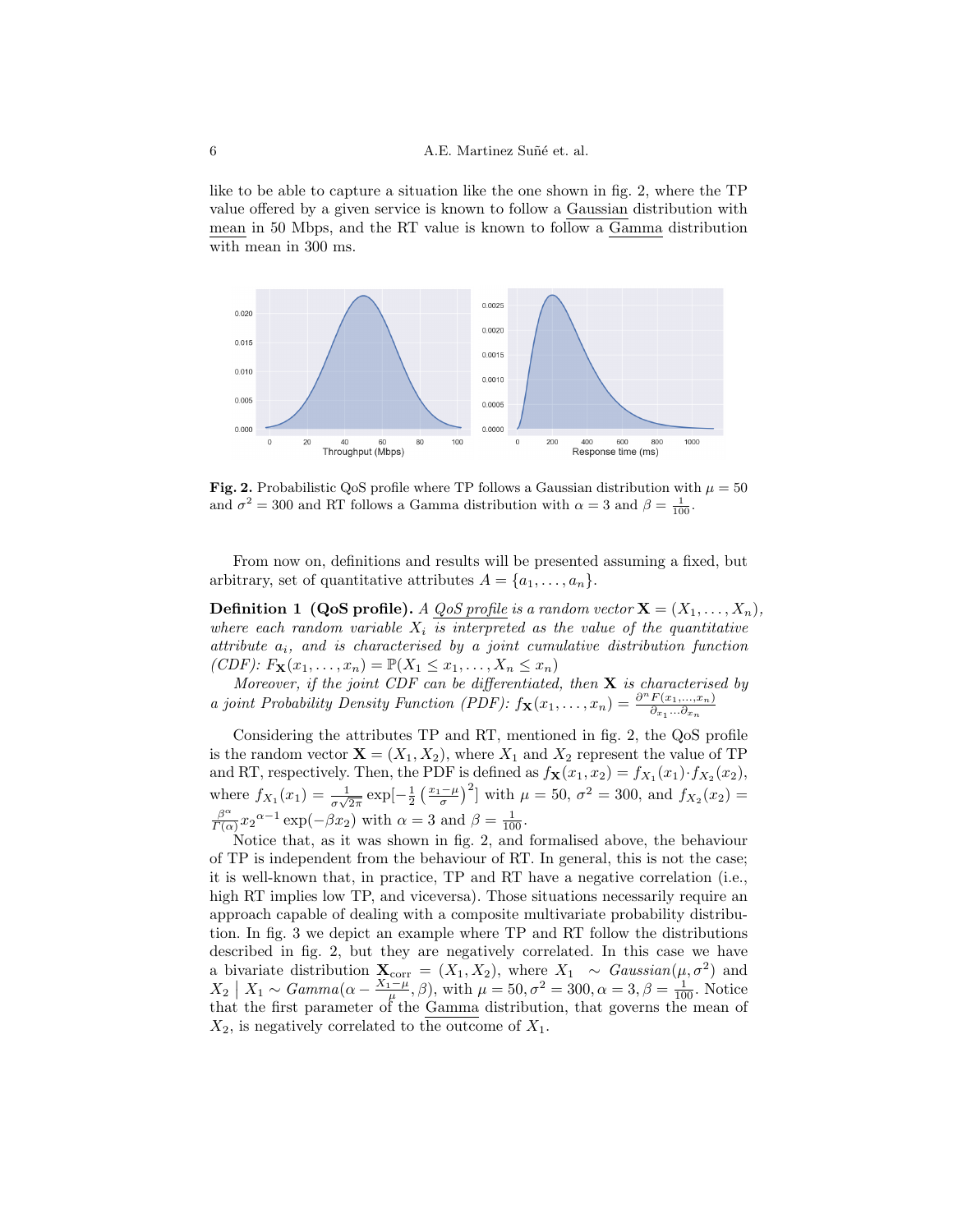

Fig. 3. Depiction of a QoS profile where throughput and response time attributes are negatively correlated.

Summarising, a QoS profile is modeled by random vector whose dimension coincides with the number (and order) of the prefixed list of attributes A.

#### 2.2 Probabilistic QoS requirements of a service client

When a QoS profile is characterised by a joint PDF it is possible to compute the probability of the execution of a service to adopt values for the quantitative attributes falling in a specific region, by integrating the joint PDF over that region. This supports the definition of probabilistic QoS requirements, whose satisfaction by a QoS profile, can be determined by queries of this type. We first introduce basic probabilistic QoS constraints.

Definition 2 (Probabilistic QoS constraint). A probabilistic QoS constraint, over the set of attributes A, is a tuple containing: 1)  $\overline{a}$  region of values  $R \subseteq \mathbb{R}^n$ , 2) a lower bound  $p_{min} \in [0,1]$ , and 3) an upper bound  $p_{max} \in [0,1]$ .

The set of  $QoS$  constraints over A will be denoted  $QoSCstr(A)$ .

The intuition is that  $R$  characterizes a region of  $Q$ oS values of interest, where each point  $\mathbf{x} \in R$  represents a specific combination of values of the quantitative attributes, and  $p_{min}$  and  $p_{max}$  the bounds for the probability of the quantitative attributes taking values in  $R$ . Then, we can consider a scenario like the one shown in fig. 4, where a service client is interested in a service with high quality TP and high quality RT.

The rightmost region of fig. 4 shows a region  $R_{\text{good}}$  of interest for the client.  $R_{\text{good}}$  imposes high TP (between 60 and 100 Mbps), quick RT (below 300 ms) and, additionally, excludes the lower quality section within those values (the diagonal line excludes the slow RT and low TP upper left corner). Expressing the requirement that the region of values must have high probability requires defining  $p_{min} = 0.8$  and  $p_{max} = 1$ . Similarly, the leftmost region  $R_{bad}$  characterises a poor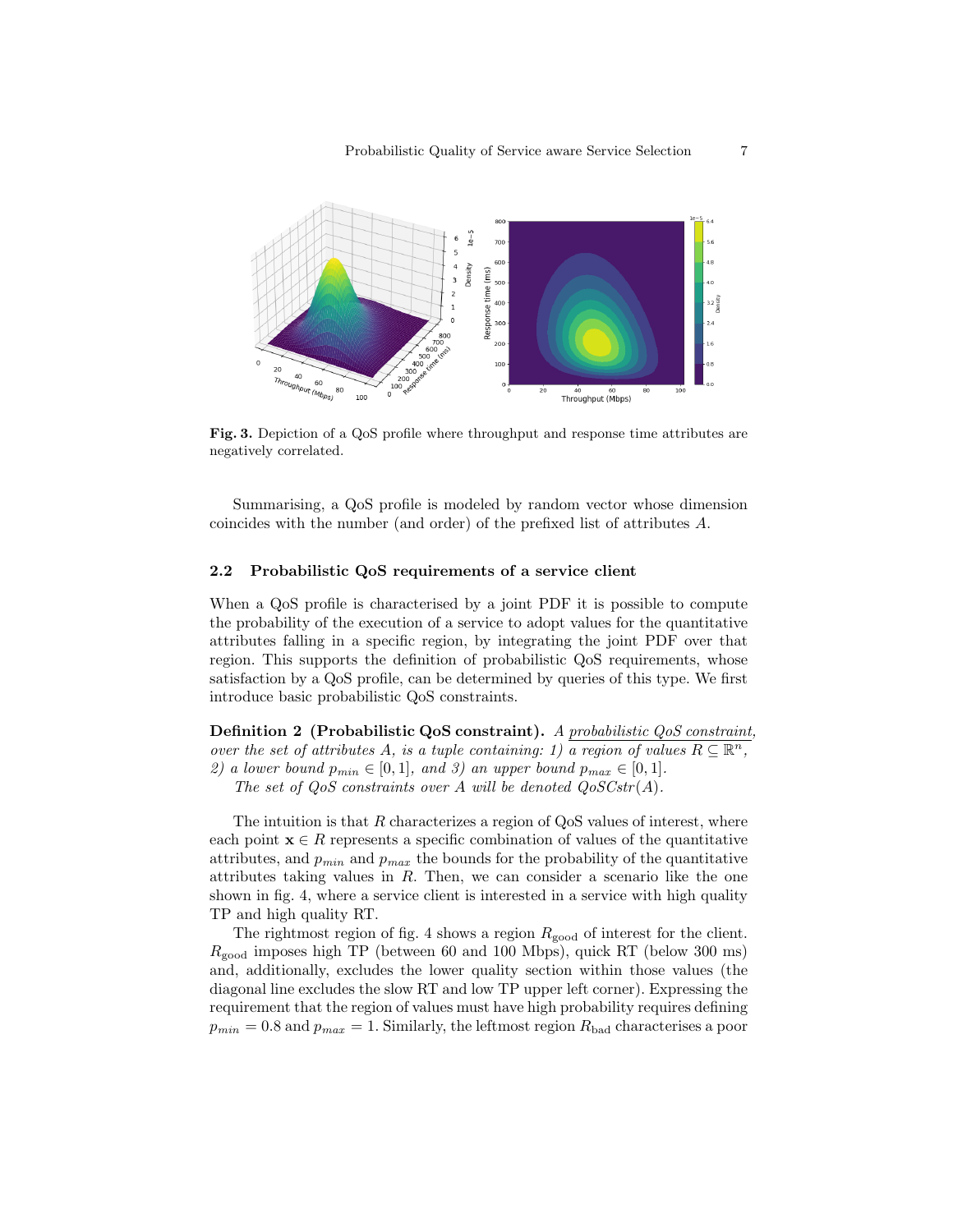8 A.E. Martinez Suñé et. al.



Fig. 4. Regions highlighted in red depict low quality TP with low quality RT, and high quality TP with high quality RT, resp.

quality TP and poor quality RT that the client might be interested in avoiding by setting a low upper bound for its expected probability.

Next, we define satisfaction of a constraint by a QoS profile.

Definition 3 (Satisfaction of probabilistic QoS constraint). Given a QoS profile **X** and a QoS constraint  $\varphi = \langle R, p_{min}, p_{max} \rangle$  we say that **X** satisfies  $\varphi$ (denoted  $\mathbf{X} \models \varphi$ ) if and only if  $p_{min} \leq \mathbb{P}(\mathbf{X} \in R) \leq p_{max}$ . If the QoS profile X is described in terms of a joint PDF  $f_{\mathbf{X}}$ , then the satisfaction problem  $\mathbf{X} \models \varphi$  is equivalent to deciding whether  $p_{min} \leq \int_R f_{\mathbf{X}}(x_1,\ldots,x_n) dx_1 \ldots dx_n \leq p_{max}$ 

Furthermore, we can define a more expressive language for characterising QoS requirements, together with an appropriate notion of satisfaction by a QoS profile.

Definition 4 (Probabilistic QoS requirement). Given a set of propositional variables  $P$ , a probabilistic QoS requirement (denoted by  $QoSReg(A, P)$ ) is a formula in the language of the next grammar,  $\Phi ::= \top | \bot | p | \varphi | \neg \Phi | \Phi \vee \Phi$ where  $\varphi \in Q \circ S \mathcal{C} \mathit{str}(A)$  and  $p \in \mathcal{P}$ .

The intuition is that QoS requirements are Boolean combinations of QoS constraints and pure Boolean variables. While it is natural for QoS requirement to be built from QoS constraints because they are the key element in modeling QoS behaviour, pure Boolean variables play an important role in facilitating the task of contract design expressing the discrete aspects of the models. The following QoS requirement  $\Phi_1$  expresses a relatively high probability for the values to fall in  $R_{\text{good}}$  and a low probability of them to fall in  $R_{\text{bad}}$ ,  $\langle R_{\text{good}}$ ,  $p_{min}$ : 0.6 $\rangle \wedge \langle R_{bad}, p_{max} : 0.3 \rangle$ . A client might be willing to accept any of the two scenarios, as far as it can be identified which one was satisfied. This can be done by resorting to Boolean variables as follows

$$
(\langle R_{\text{good}}, p_{min} : 0.6 \rangle \vee \langle R_{\text{bad}}, p_{max} : 0.3 \rangle)
$$
  

$$
\wedge (p_1 \Leftrightarrow \langle R_{\text{good}}, p_{min} : 0.6 \rangle) \wedge (p_2 \Leftrightarrow \langle R_{\text{bad}}, p_{max} : 0.3 \rangle)
$$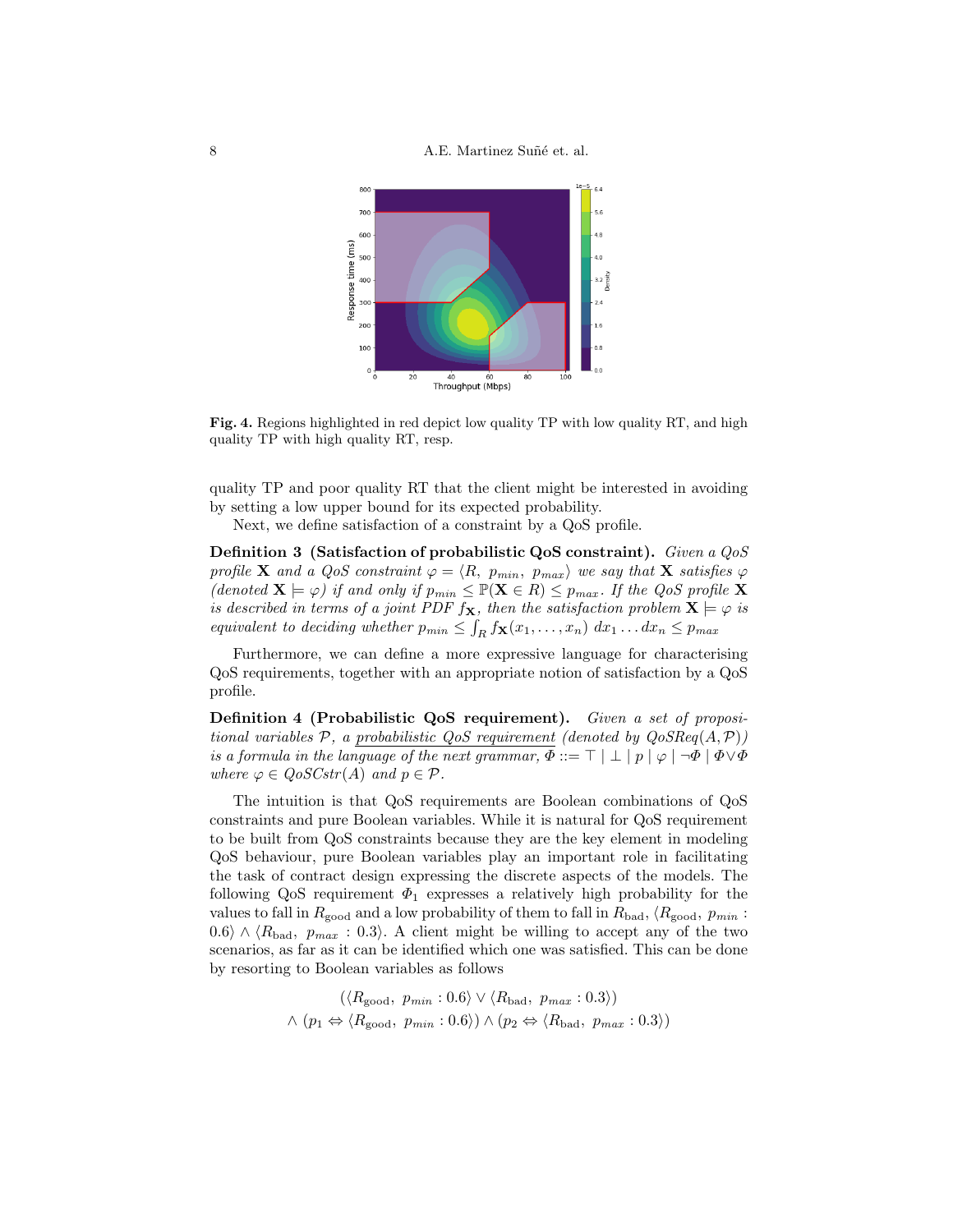In this way, we bound the truth value of each propositional variable to the satisfaction of each QoS constraint. Propositional variables  $p_1, p_2$  can then be used as decision variables in another fragment of the same formula, or they could be read by the client if the verification procedure returns a satisfying assignment.

The next definition extends the notion of satisfaction of QoS constraints by a QoS profile to QoS requirements.

Definition 5 (Satisfaction of probabilistic QoS requirement). A probabilistic QoS profile **X** satisfies a probabilistic QoS requirement  $\Phi \in Q \circ SR$  eq(A, P) if and only if there exists a valuation  $v : \mathcal{P} \to {\{\top, \bot\}}$  (i.e. a valuation of the propositional variables) such that  $\mathbf{X}, v \models \Phi$ . With the entailment relation  $\models$ defined as follows:

| $\mathbf{X}, v \models \top$                  | holds                                                                   |
|-----------------------------------------------|-------------------------------------------------------------------------|
| $\mathbf{X}, v \models \bot$                  | does not hold                                                           |
| $\mathbf{X}, v \models p$                     | iff $v(p) = \top$                                                       |
| $\mathbf{X}, v \models \varphi$               | iff $\mathbf{X} \models \varphi$ (definition 3),                        |
|                                               | where $\varphi \in \mathit{QoSCstr}(A)$ .                               |
| $\mathbf{X}, v \models \neg \Phi$             | iff $X, v \models \Phi$ does not hold                                   |
| $\mathbf{X}, v \models \varPhi \vee \varPhi'$ | iff $\mathbf{X}, v \models \varPhi$ or $\mathbf{X}, v \models \varPhi'$ |
|                                               | where $\Phi, \Phi' \in Q \circ SReq(A, \mathcal{P}).$                   |

Consider the first QoS requirement example  $\Phi_1$  defined above and the QoS profile  $\mathbf{X}_{\text{corr}}$  of fig. 3. Under this definition,  $\mathbf{X}_{\text{corr}} \models \varPhi_1$  does not hold because, while  $\int_{R_{\rm bad}} f_{\rm X_{\rm corr}} \approx 0.24$  satisfies the second constraint,  $\int_{R_{\rm good}} f_{\rm X_{\rm corr}} \approx 0.13$  does not satisfy the first constraint, rendering the conjunction unsatisfiable.

# 3 Automatic analysis of QoS requirements

Given our framing of the problem, introduced in section 1, an algorithm for deciding the satisfaction relation of definition 5 would effectively solve the service selection problem, by giving a decision criteria for each service in the repository. In this section we give such algorithm, which has two components: the problem of numerically integrating joint PDFs to determine the satisfaction of QoS constraints, and the algorithmic satisfaction of the Boolean structure of the QoS requirement. We start by defining a simple transformation of QoS requirements that will enable the use of state-of-art SAT-solvers for efficiently dealing with the Boolean structure of the formula.

Definition 6 (Propositional abstraction of QoS requirement). Let A be a set of quantitative attributes, P a set of Boolean variables and  $\Phi \in QoSReg(A, \mathcal{P})$ a probabilistic QoS requirement. Now, assume that C is the set of probabilistic  $Q$ oS constraints occurring in  $\Phi$ . We define the propositional abstraction of  $\Phi$ as a Boolean formula  $\Phi_B$  obtained from  $\Phi$  by replacing each probabilistic  $Q \circ S$ constraint with a fresh propositional variable  $c_i, i \in \{1, \ldots, |C|\}.$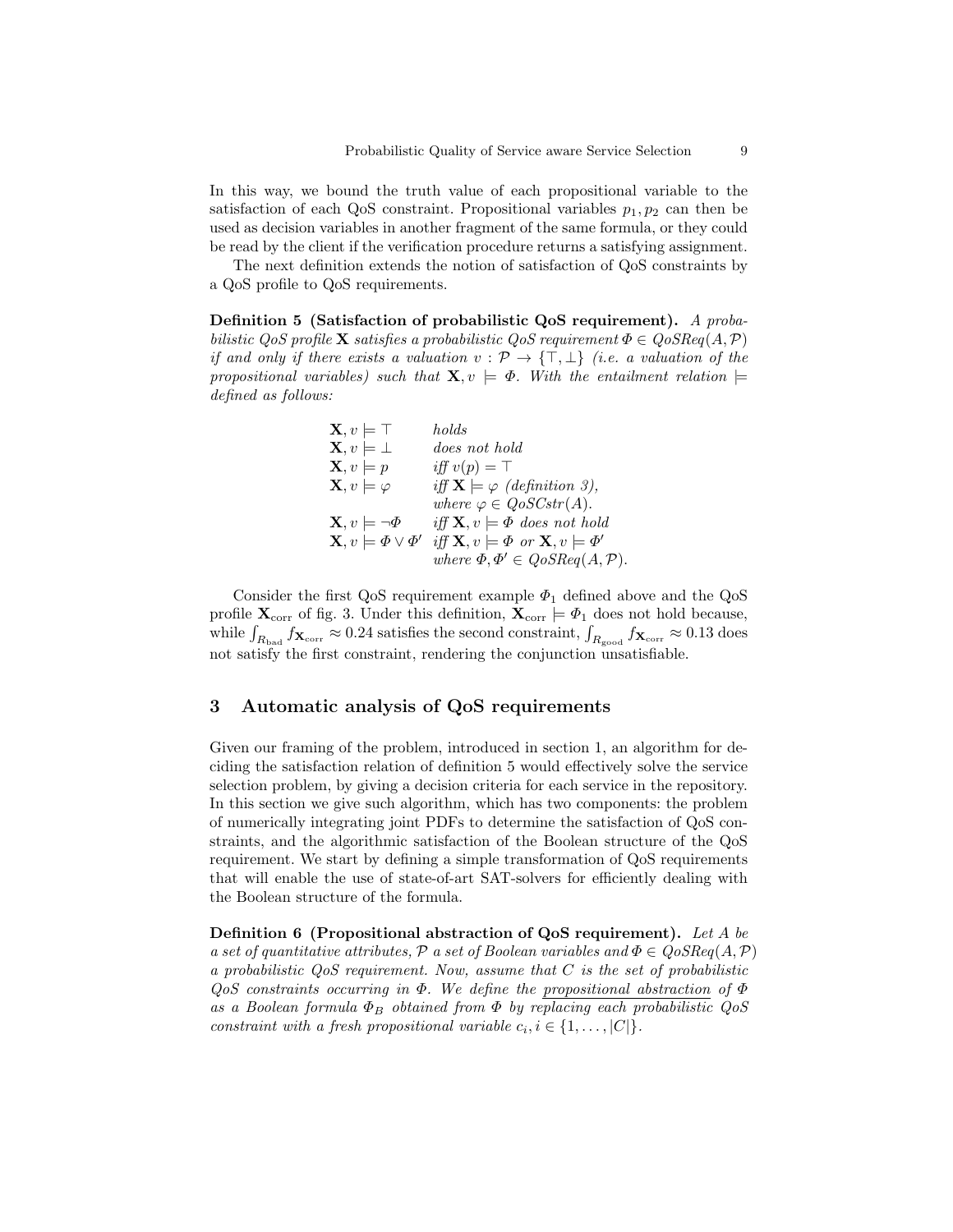10 A.E. Martinez Suñé et. al.

Algorithm 1 describes the procedure for deciding whether  $X \models \Phi$  holds or not. Essentially, there are three stages: 1) it builds the propositional abstraction of  $\Phi$ , 2) it evaluates each QoS constraint in order to decide the truth value of the corresponding propositional variable, and 3) it checks if the resulting Boolean formula is satisfiable. The algorithm relies on two external procedures: SAT and ComputeIntegral. There exist efficient industrial-strength implementations of the former [19,20,21] that can be easily employed, as off-the-shelf components, in order to solve  $SAT(\Phi_B)$ , the satisfiability problem for the propositional abstraction of the requirement .

Data: QoS profile density function  $f_{\mathbf{X}}$ , QoS requirement  $\Phi$ .

**Result:** Boolean indicating whether  $X \models \Phi$  holds or not. 1 Let C be the set of QoS constraints that appear in  $\Phi$ . 2 Let d be a dictionary from propositional variables to QoS constraints.  $\mathbf{3} \ \Phi_B \leftarrow \Phi$ 4 foreach QoS constraint  $\varphi$  in  $C$  do  $\mathbf{5}$  Let c be a fresh propositional variable. 6 Replace  $\varphi$  with c in  $\Phi_B$ . 7  $d[c] \leftarrow \varphi$ 8 end 9 foreach key  $c$  in dictionary  $d$  do 10 Let  $\langle R, p_{min}, p_{max} \rangle$  be the QoS constraint d[c]. 11 if  $p_{min} \leq$  COMPUTEINTEGRAL $(f_{\mathbf{X}}, R) \leq p_{max}$  then 12  $\left| \phi_B \leftarrow \Phi_B \wedge c \right|$ 13 else 14  $\vert \quad \vert \quad \Phi_B \leftarrow \Phi_B \land \neg c$ 15 end 16 end 17 return  $\text{SAT}(\Phi_B)$ Algorithm 1: Decision procedure for QoS requirements

Moreover, given a joint PDF  $f_{\mathbf{X}}$  and  $R \subseteq \mathbb{R}^n$ , the procedure COMPUTEIN-TEGRAL $(f_{\mathbf{X}}, R)$  for computing  $\int_R f_{\mathbf{X}}$  needs a more thorough discussion.

### 3.1 Numerical integration of QoS profile  $f<sub>X</sub>$  in region R

Notice that, since the integration limits are already specified by  $R$ , we are not interested in the problem of indefinite or symbolic integration [22]. In contrast, the problem we face is the numerical evaluation of a definite integral [23]. In general, the algorithms for numerically integrating a given function are classified by the type of functions and the type of regions that can be integrated.

In our approach, functions are arbitrary PDFs (usually referred to as nonparametric PDFs) emerging from the probabilistic modeling of the QoS profile (the behaviour of the quantitative attributes of a service). Based on such a broad interpretation of quantitative attribute, we disregard those integration methods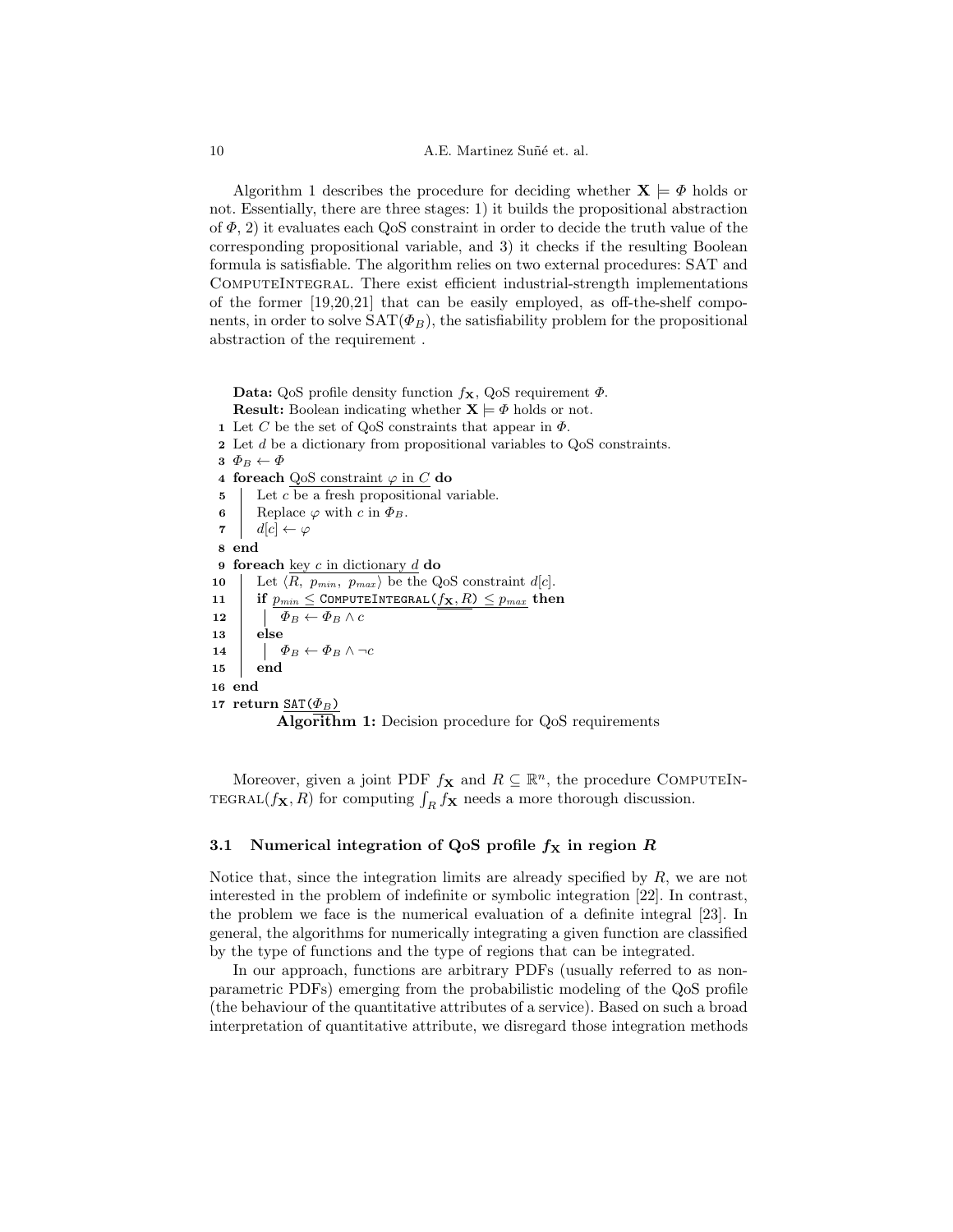designed for specific classes of functions, such as the ones tailored for polynomials [24]. Secondly, regions result from the constraints restricting the valuations for the quantitative attributes, leading to the problem of choosing a language for describing constraints. This requires considering two important aspects; on the one hand, the expressivity of the language, relativised by its usefulness (both from the point of view of the language usability, and from the practical relevance of the regions it can describe) and, on the other hand, the existence of efficient algorithms for solving the numerical integration.

The most basic approach to numerical integration in multiple dimensions is to find a way of reducing it to an iteration of one-dimensional integrals, which usually assumes the region R is an n-dimensional rectangle [25]. The integration over an *n*-dimensional simplex (see definition 8) has been also thoroughly studied [26]. From these building blocks, a plethora of methods have been developed for more general regions that can be decomposed into those elementary ones [23, Chap. 5.5]. This is due to the fact that the value of the integral over the union of disjoint regions is equal to the sum of the values of the integrals over each region. In this context, convex polyhedra are probably the most studied type of regions [27,28,29], and have been used for many purposes in the field of software verification [30]. Convex polyhedra (see definition 7) are appealing because they provide a way to outline a set of values of interest and, additionally, non-convex regions can be decomposed into a union of disjoint convex ones. These observations lead us to choose disjoint and finite family of bounded polytopes<sup>3</sup> for characterizing the regions for defining QoS constraints (see definition 4).

**Definition 7 (Polyhedral region).** A polyhedral region (or polytope) R in  $\mathbb{R}^n$ is a set of points  $\mathbf{x} \in \mathbb{R}^n$  that satisfy a system of linear inequalities  $\{ \mathbf{x} \mid A\mathbf{x} \leq \mathbf{b} \},$ where A is a matrix in  $\mathbb{R}^{m \times n}$  and  $\mathbf{b} \in \mathbb{R}^m$ .

**Definition 8 (Simplex).** Let  $\{x_0, \ldots, x_n\}$  be a set of affinely independent points in  $\mathbb{R}^n$ , the n-simplex yield by  $x_0, \ldots, x_n$  is the set of all points  $x \in \mathbb{R}^n$ such that  $\mathbf{x} = \sum_{i=0}^{n} t_i \mathbf{x}_i$ , for  $t_i \geq 0$  where  $\sum_{i=0}^{n} t_i = 1$ .

There exist many different definitions for polytope [29], we adopted the one based on intersecting half-spaces. When an intersection polytope is bounded, we have a bounded polytope that, as stated in [29, Thm. 2.15], can be equivalently represented as a set of simplices that have no interior points in common. The process of building this simplicial representation from a polytope is called triangulation or decomposition and there are several algorithms for achieving it [32, Sec. 3.1] (alternatively [28]). This decomposition completes a procedure for numerically integrating functions over regions characterised as bounded polytope. The complexity of the procedure is primarily dominated by the amount of simplices obtained by the decomposition, because all of them have to be integrated separately. The number of simplices resulting from the decomposition

<sup>&</sup>lt;sup>3</sup> The reader should note that this approach also admits the use of non disjoint regions polyhedra, as they can be decomposed into a family of disjoint polytopes through the use of the the Principle of inclusion-exclusion [31, Chap. 4].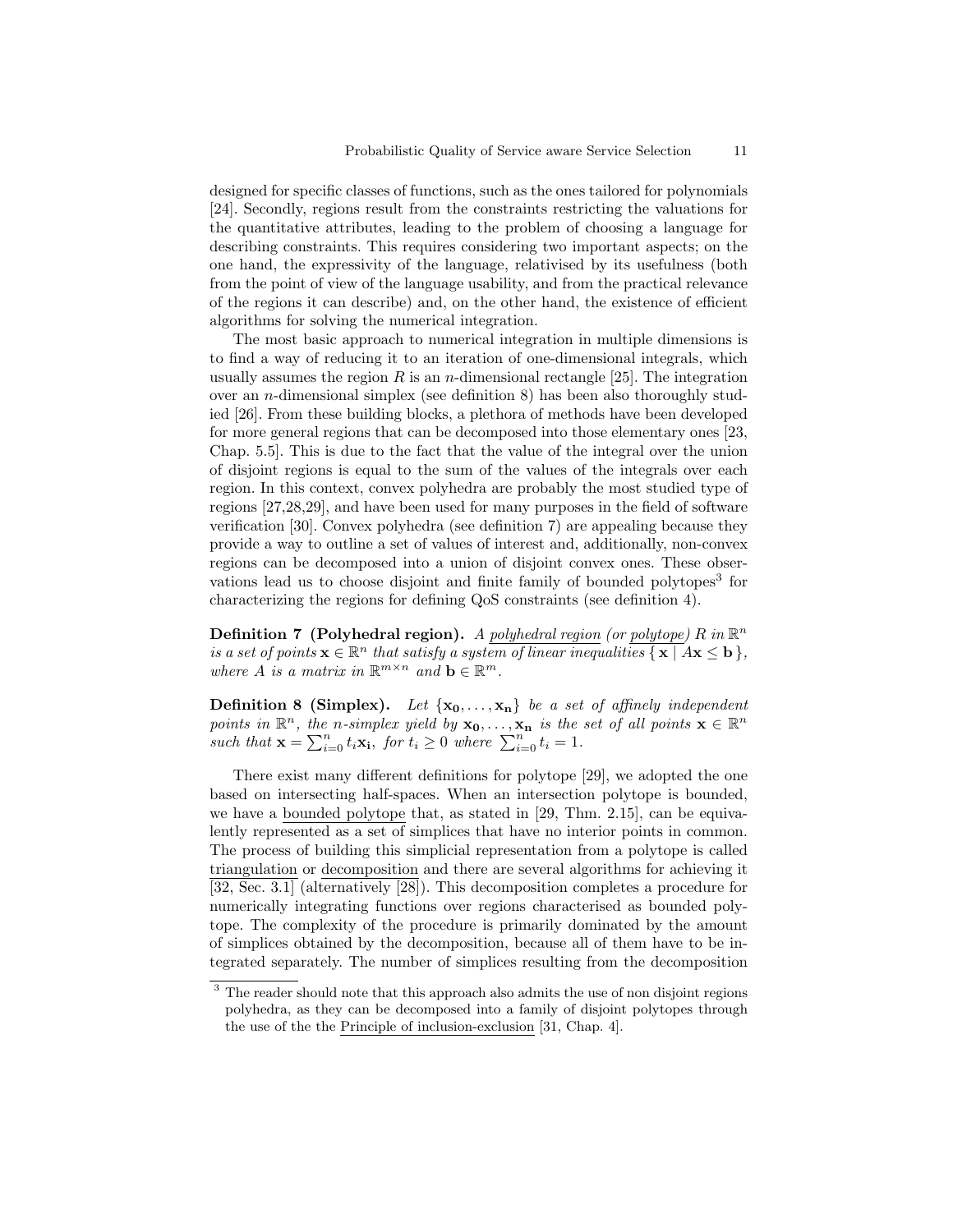of a bounded polytope largely depends on the specific geometry of the polytope being decomposed reaching magnitude in  $O(2<sup>n</sup>)$  or  $O(n!)$ , where *n* is the number of dimensions (in our context, the number of quantitative attributes). If the number of number of quantitative attributes is small the approach is acceptable, but if it's large the complexity threatens its applicability.

This limitation can be overcome by computing the integrals by resorting to a Monte Carlo approximation algorithm [33], which we will focus on for the rest of the paper. For that to be possible the following operations must be realizable: a) compute V, the volume of R, b) uniformly sample k points  $\{x_1, \ldots x_k\} \in R$ , and c) given a point  $\mathbf{x} \in \mathbb{R}^n$ , compute  $f_{\mathbf{X}}(\mathbf{x})$ . Then, we can compute an estimator of the integral,  $Q_k = V_k^1 \sum_{i=1}^k f_{\mathbf{X}}(\mathbf{x_i})$  which, by the strong law of large numbers [34, Chap. 2], is known to be an approximation of the value of the integral, in the sense that  $\mathbb{P}(\lim_{k\to\infty} Q_k = \int_R f_{\mathbf{X}}) = 1$ . The interested reader should review [33, Sec. 6.2] for a general presentation of this technique.

Let us review the satisfaction of the aforementioned assumptions for the Monte Carlo approximation algorithm:

- a) Computation of the volume V: the complexity of computing the exact volume of a bounded polytope is proven to be  $\#\mathbf{P}\text{-}\mathbf{Hard}$  [35], but practical implementations can be found in [28]. Nevertheless, efficient estimation algorithms have been developed, such as the one presented in [36]. This estimation algorithm is based on a Multiphase Monte-Carlo algorithm and is shown to have an algorithmic complexity of  $O^*(mn^3)$ , where *n* is the dimension and m is the number of facets (i.e., the number of linear inequalities)<sup>4</sup>.
- a) Uniform sampling of points in the polyhedral region: several strategies could be used, for example, Markov Chain Monte Carlo algorithms like Dikin walk, introduced in [37], with algorithimc complexity in  $O(mn)$ , where  $n$  is the dimension of the polytope and  $m$  the number of constraints; newer approaches [38], also based in MCMC algorithms, present different sampling strategies with better complexity under specific conditions, for example, the Vaidya walk has complexity in  $O(m^{0.5}n^{1.5})$ , which is significantly better when  $m \gg n$ .
- a) Evaluation of the density function: we assume throughout this work that the density function  $f_{\mathbf{X}}$  has a finite representation, such as an algebraic expression or a probabilistic program, that yields precise computational steps.

Under these conditions, by [33, Thm. 6.1], the error  $|Q_k - \int_R f_{\mathbf{X}}|$  is of order Under these conditions, by [55, 1 limit 0.1], the error  $|\psi_k - f_R f(\mathbf{x})|$  is of order  $1/\sqrt{k}$ . The factor  $\sqrt{k}$  comes from the distribution given by the central limit theorem applied to the estimator  $Q_k$ . The fact that this convergence rate does not depend on the dimension  $n$  is one of the advantages of the method over other numerical methods for integration.

 $4 \, O^*$ , known as Soft-O notation, indicates the omission of logarithmic factors as well as factors depending on other parameters like the error bound.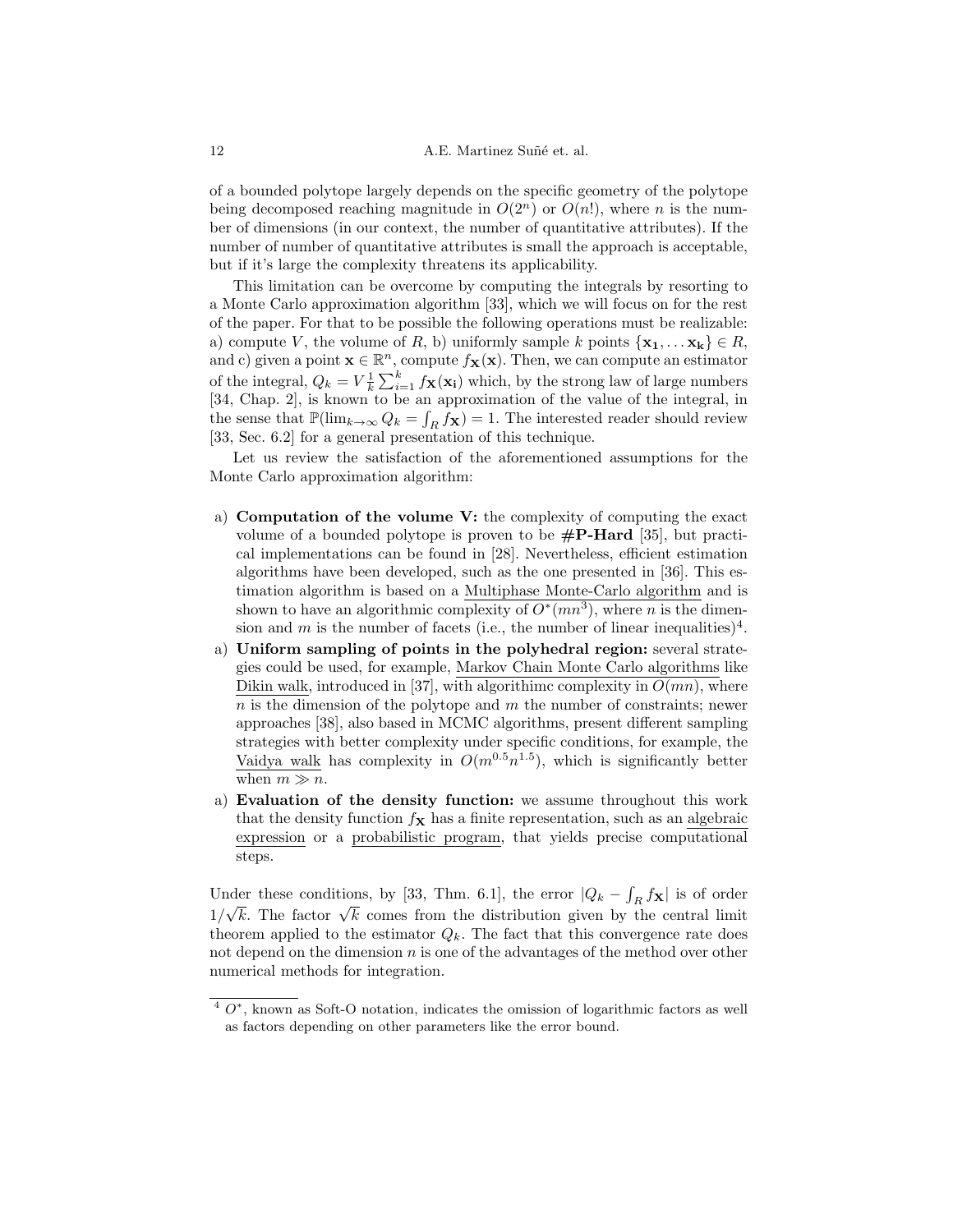## 4 Learning QoS profiles from data

A significant part of the literature about service-based software systems is devoted to monitoring the services' runtime behaviour and almost always such information is used to address the problem of contract violations. This standpoint can be thought of as a Foucaultian<sup>5</sup> approach in which service providers are trusted to perform according to the contract they expose, and punished if they incur in a violation. We commit to an opposite view that can be thought of as an Aristotelian<sup>6</sup> approach; in it, the QoS profile of a service (i.e., the joint PDF of the values taken by its quantitative attributes) should be the result of learning from its behaviour in the wild, by monitoring the attributes at runtime.

Given the set of quantitative attributes A of a service, a QoS record will be a vector  $\mathbf{x} \in \mathbb{R}^n$ . The intuition is that a QoS record formalises the values taken by the quantitative attribute in a single execution of the service, and the idea is to estimate the QoS profile of a service by collecting its successive QoS records and estimating a joint PDF from them. In the field of probability and statistics this is a well-known problem called probability density estimation [39] and there are several methods for estimating probability density functions from a sample of the underlying distribution. We illustrate the approach by resorting to the well-know technique of kernel density estimation [40,41].

Definition 9 (Kernel density estimation). Given a set of observations  $\{ {\bf x}_1, \ldots, {\bf x}_m \}$  in  $\mathbb{R}^n$ , the kernel density estimator (KDE)  $\hat{f}({\bf x})$  is defined as:

$$
\hat{f}(\mathbf{x}) = \sum_{i=1}^{m} K_h(\mathbf{x} - \mathbf{x}_i)
$$

where  $K_h$  is a kernel function satisfying  $\int_{\mathbb{R}^n} K_h(\mathbf{x}) d\mathbf{x} = 1$ , with h being the bandwidth or smoothing parameter.

There are many types of kernel functions that can be used in KDE, and each of them represent a different interpretation of how the influence (weight) associated to an observation is distributed in its neightborhood. Once that kernel is fixed, the bandwidth plays a crucial role in how that KDE learns the distribution from the observations, if the bandwidth is too low the KDE will overfit the observations and be too influenced by the concrete values and if it is too high, it will not be able to learn and adjust to the weight of the observations. While there is no way to know the optimal bandwidth in advance there exists several strategies for identifying good candidates. The fastest methods for computing the approximate bandwidth are known as rules of thumb. Examples of such rules for Gaussian kernels are the Silverman's rule of thumb [42, pp. 48, eq. 3.31], for

<sup>&</sup>lt;sup>5</sup> The term is used by analogy to Michel Foucault's theorisations on how modern society deals with non-compliance with the social contract, introduced in his 1975 book "Surveiller et punir: Naissance de la prison".

 $6$  The term is used in relation to the famous Aristotle's quote "The only truth is reality", phrase in which he distance himself from the idealism in Plato's philosophy.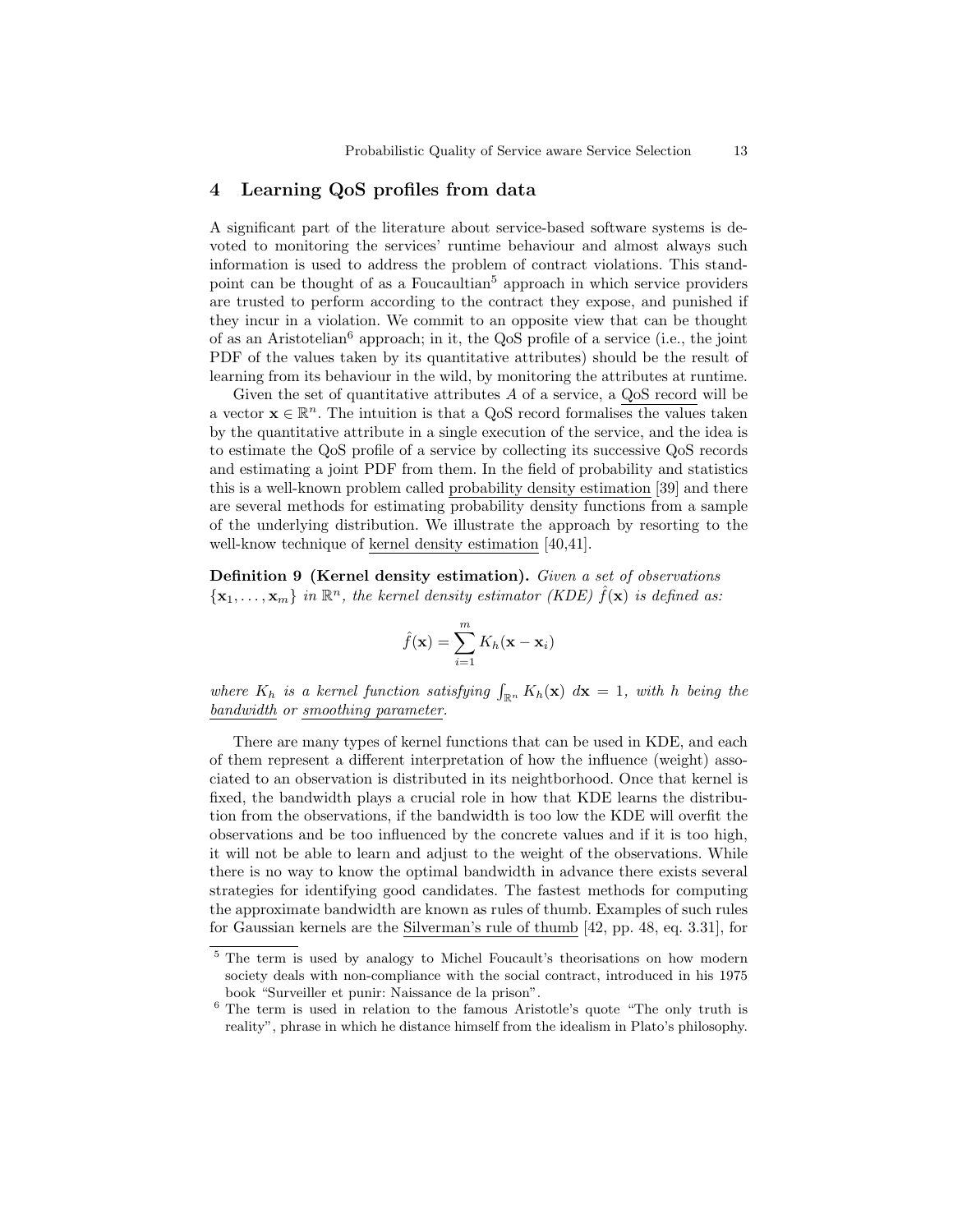obtaining a good bandwidth for univariate KDEs; a multivariate version of this rule [43, pp. 152, eq. 6.41]; and the Scott's rule of thumb [43, pp. 152, eq. 6.42]. For other kernels, [43, table 6.3] provides constants by which  $h_i$  must be multiplied. Full cross-validation [44] is a technique for obtaining an optimal combination of a kernel type and a bandwidth from available data. This method is significantly more computationally demanding but their use is acceptable if the parameter update is performed selectively. More sophisticated kernel estimators have been developed lately centered in the idea of incremental density estimation for streams [45].

In table 1 we show a comparison between the approximate volume computation of the regions depicted in fig. 4 over the exact QoS profile of fig. 3, and over KDEs trained with different sample sizes, based on optimal combinations of kernel and bandwidth, obtained by full cross-validation.

| KDE sample size   | (kernel, bandwidth, time)                                                     | Region $R_{\text{good}}$ Region $R_{\text{bad}}$ |        |
|-------------------|-------------------------------------------------------------------------------|--------------------------------------------------|--------|
| 100               | $(\alpha)$ (exponential, 13.107, 41.1s) 0.1729 (23.57%) 0.2021 (11.45%)       |                                                  |        |
| 1000              | (exponential, 6.903, 7m 59,3s) $\boxed{0.1546 (10.49\%) \ [0.2694 (18.03\%)}$ |                                                  |        |
|                   | $10000$ (exponential, 4.145, 135m 4.1s) 0.1312 $(6.20\%)$ 0.2400 $(5.16\%)$   |                                                  |        |
| exact QoS profile |                                                                               | 0.1399                                           | 0.2282 |

Table 1. Comparison between the approximate volume computation of the regions of fig. 4 using the exact PDF and KDEs.

In fig. 5 we show a plot of the joint PDF learnt by KDE from sampling 1000 observations from the exact joint PDF, presented as the running example, and resorting to full cross-validation for optimising the kernel choice and the bandwidth.

By resorting to learnt joint PDFs, QoS profiles provide the information that better fits the already observed service's behaviour, avoiding: 1) requiring the service provider to give a, potentially, complex formalisation of the statistical properties of the quantitative attributes (specially considering the case of those whose behaviour fall out of the providers' control, like latency or bandwidth of the communication infrastructure) and 2) establishing complex penalisation schemes that, due to the complexity of providing a realistic joint PDF, could be unfair, or unnecessarily harsh, with a service provider.

A similar idea has been studied, with promising experimental results, in [46]. There, the authors propose the use of statistical methods to estimate the univariate PDF of each specific attribute in isolation. The contribution of this section can be thought of as a generalisation of their approach to the multivariate case, which we believe is more faithful to reality.

It is worth noticing that QoS profiles learnt by creating KDEs might lead to unrealistic phenomena. Many times we see attributes whose PDF is not continuous, for example, a pricing scheme might be based on predefined pricing functions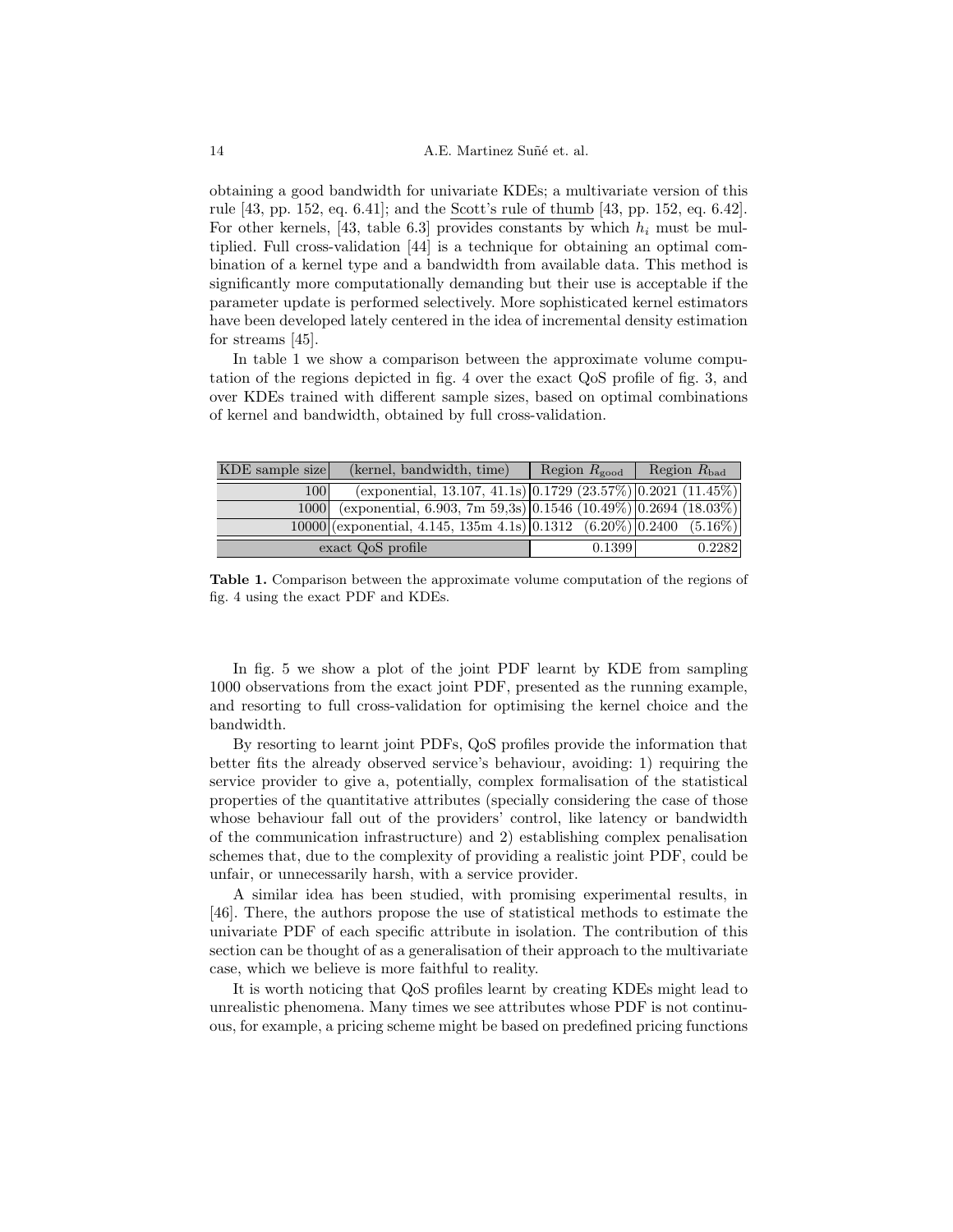

Fig. 5. Depiction of a QoS profile learnt by KDE with sample size 1000 and full cross validation for kernel and bandwidth optimisation.

applicable to different consumer profiles. A KDE is not capable of showing such discontinuities. Therefore, predicting the probability using a KDE at those specific points, do not appropriately characterise the expected behaviour. While this limitation might be consider a small problem in general, it can lead to erroneous predictions, for example, when the probability associated to paying a negative price is non zero. Solving this problem requires a mayor modification of the method because we need to adapt how observations are integrated to the KDE whenever they influence non admissible values.

## 5 Conclusions

In the present work we addressed the QoS-aware service selection problem in a probabilistic setting. We identified some elements of interest that the existing literature have treated partially and separately: 1) QoS attribute are just measurable attributes not assuming any prescribed specific interpretation or behaviour, and 2) QoS attribute adopt values from a continuous probability distribution. To that we add the need for adopting a multivariate view regarding the probability distribution of the values, in order to enable the representation of interdependent probabilistic behaviour of the QoS attributes. This need was justified by resorting to the well-known existing relation between the throughput and the response time of a service (see the running example presented above).

To tackle the problem, we proposed a unified approach in which: 1) QoS attributes are just real variables with no further interpretation or assumed intrinsic behaviour, 2) QoS profiles are defined as non-parametric joint PDFs for random vectors, representing the QoS attributes, and 3) QoS requirements are Boolean combinations of probabilistic constraints; for which we provided: 1) an algorithm for deciding whether a QoS requirement is satisfied by a QoS profile, based on an efficient Monte Carlo integration procedure and state-of-the-art SAT-solving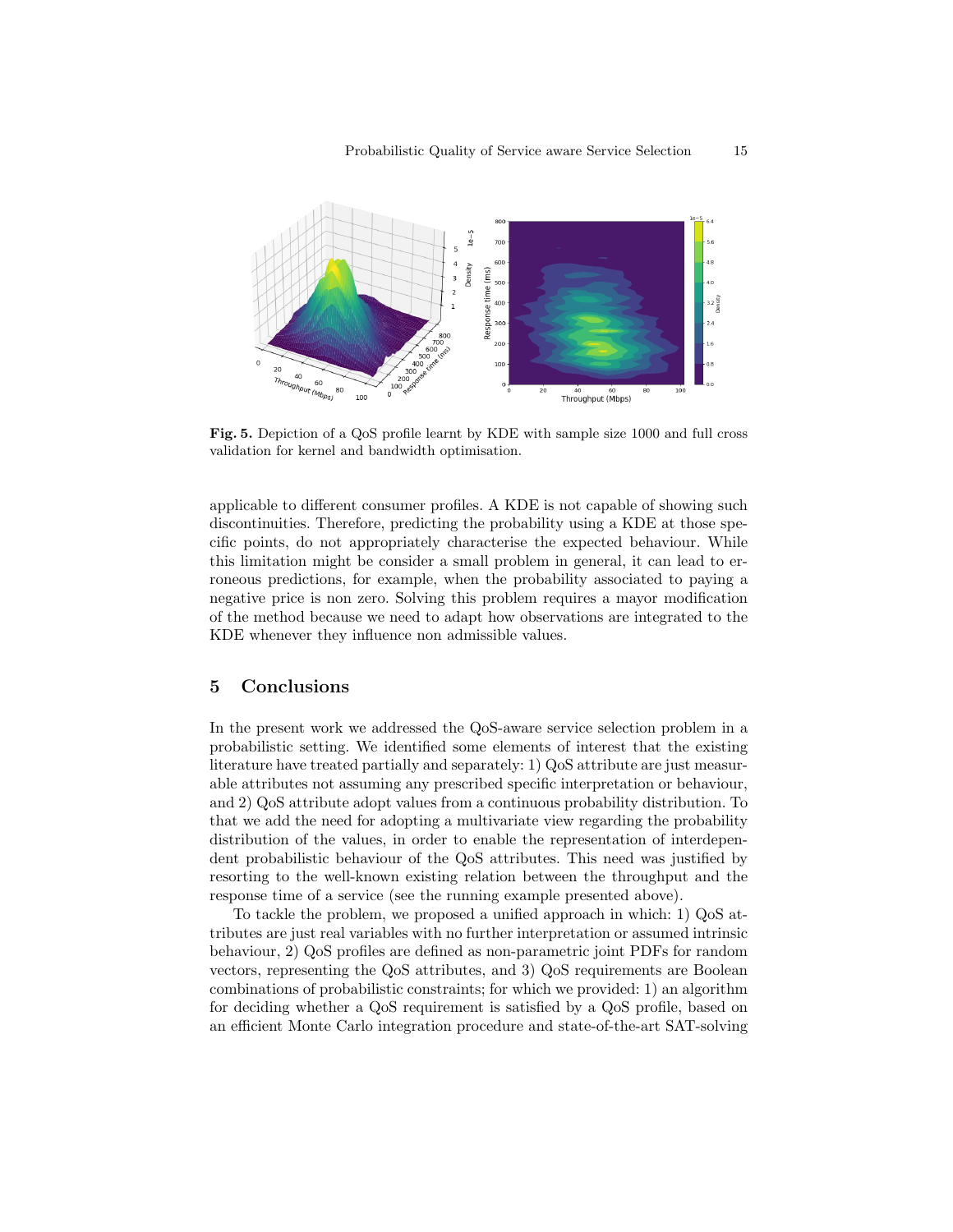techniques, and 2) the mathematical foundations for learning QoS profiles from empirical data sampled from executions, eliminating the burden of creating QoS profiles from the service providers. We also discussed how the presented algorithm constitutes the core procedure for solving the service selection problem in a probabilistic environment.

## References

- 1. Fiadeiro, J.L., Lopes, A., Bocchi, L.: An abstract model of service discovery and binding. Formal Aspects of Computing 23(4) (July 2011) 433–463
- 2. Bouguettaya, A., Sheng, Q.Z., Daniel, F., eds.: Web Services Foundations. Springer New York, New York, NY (2014)
- 3. Moghaddam, M., Davis, J.G.: Service Selection in Web Service Composition: A Comparative Review of Existing Approaches. In Bouguettaya, A., Sheng, Q.Z., Daniel, F., eds.: Web Services Foundations. Springer, New York, NY (2014) 321– 346
- 4. Hayyolalam, V., Pourhaji Kazem, A.A.: A systematic literature review on QoSaware service composition and selection in cloud environment. Journal of Network and Computer Applications 110 (May 2018) 52–74
- 5. Zheng, H., Yang, J., Zhao, W.: Probabilistic QoS Aggregations for Service Composition. ACM Transactions on the Web  $10(2)$  (May 2016) 12:1-12:36
- 6. Yau, S.S., Yin, Y.: QoS-Based Service Ranking and Selection for Service-Based Systems. In: 2011 IEEE International Conference on Services Computing. (July 2011) 56–63
- 7. Zeng, L., Benatallah, B., Ngu, A., Dumas, M., Kalagnanam, J., Chang, H.: QoSaware middleware for Web services composition. IEEE Transactions on Software Engineering 30(5) (May 2004) 311–327
- 8. Martín-Díaz, O., Ruiz-Cortés, A., Durán, A., Benavides, D., Toro, M.: Automating the Procurement of Web Services. In Orlowska, M.E., Weerawarana, S., Papazoglou, M.P., Yang, J., eds.: Service-Oriented Computing - ICSOC 2003. Lecture Notes in Computer Science, Berlin, Heidelberg, Springer (2003) 91–103
- 9. Klein, A., Ishikawa, F., Bauer, B.: A Probabilistic Approach to Service Selection with Conditional Contracts and Usage Patterns. In Baresi, L., Chi, C.H., Suzuki, J., eds.: Service-Oriented Computing. Lecture Notes in Computer Science, Berlin, Heidelberg, Springer (2009) 253–268
- 10. Rosario, S., Benveniste, A., Jard, C.: Flexible Probabilistic QoS Management of Transaction Based Web Services Orchestrations. In: 2009 IEEE International Conference on Web Services. (July 2009) 107–114
- 11. Hwang, S.Y., Wang, H., Tang, J., Srivastava, J.: A probabilistic approach to modeling and estimating the QoS of web-services-based workflows. Information Sciences 177(23) (December 2007) 5484–5503
- 12. Hwang, S.Y., Hsu, C.C., Lee, C.H.: Service Selection for Web Services with Probabilistic QoS. IEEE Transactions on Services Computing 8(3) (May 2015) 467–480
- 13. Calinescu, R., Grunske, L., Kwiatkowska, M., Mirandola, R., Tamburrelli, G.: Dynamic qos management and optimization in service-based systems. IEEE Transactions on Software Engineering 37(3) (2011) 387–409
- 14. Calinescu, R., Ghezzi, C., Johnson, K., Pezzé, M., Rafiq, Y., Tamburrelli, G.: Formal verification with confidence intervals to establish quality of service properties of software systems. IEEE Transactions on Reliability 65(1) (2016) 107–125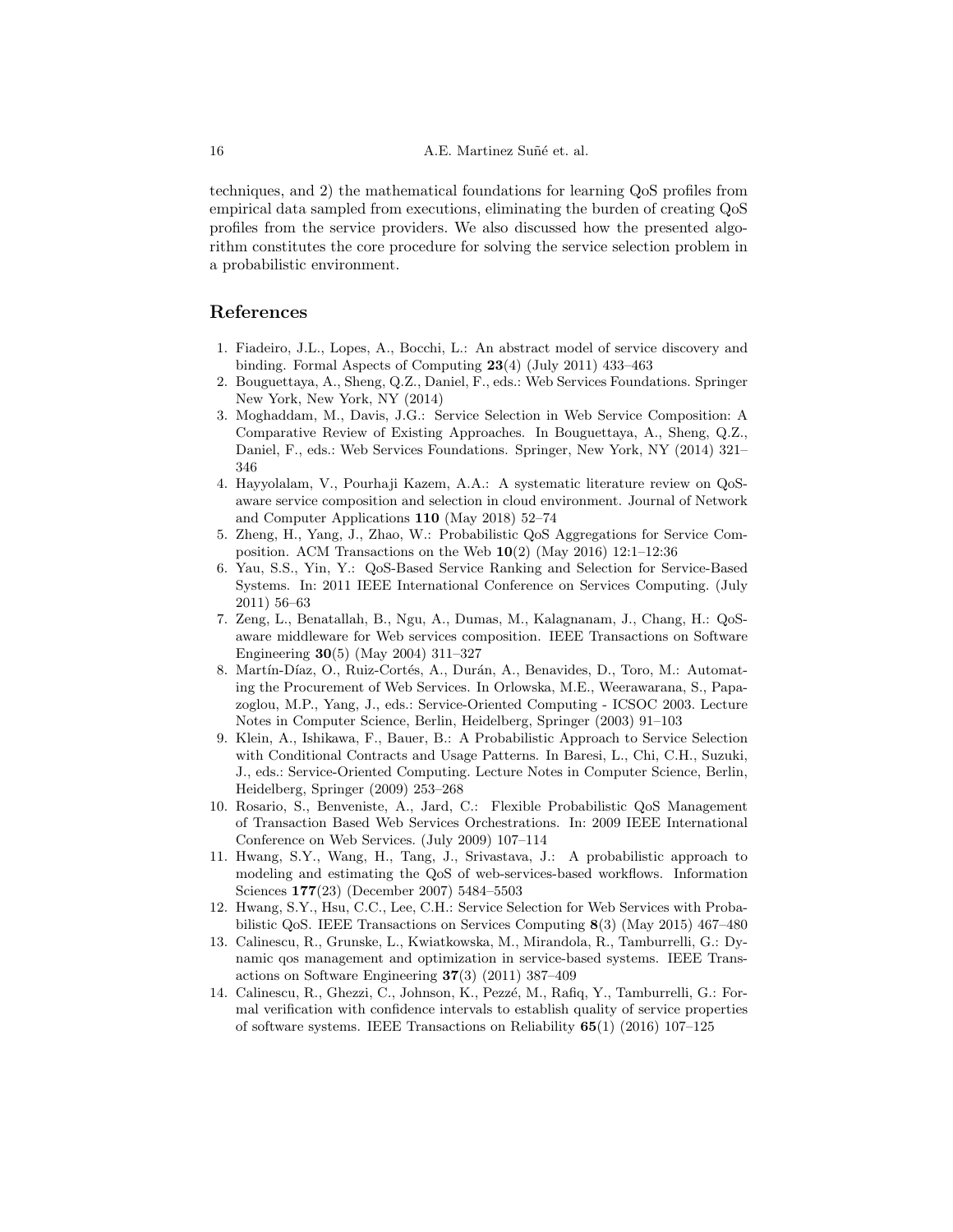- 15. Zemni, M.A., Benbernou, S., Carro, M.: A Soft Constraint-Based Approach to QoS-Aware Service Selection. In Maglio, P.P., Weske, M., Yang, J., Fantinato, M., eds.: Service-Oriented Computing. Lecture Notes in Computer Science, Berlin, Heidelberg, Springer (2010) 596–602
- 16. Rosenberg, F., Celikovic, P., Michlmayr, A., Leitner, P., Dustdar, S.: An End-to-End Approach for QoS-Aware Service Composition. In: 2009 IEEE International Enterprise Distributed Object Computing Conference. (September 2009) 151–160
- 17. Chouiref, Z., Belkhir, A., Benouaret, K., Hadjali, A.: A fuzzy framework for efficient user-centric Web service selection. Applied Soft Computing 41 (April 2016) 51–65
- 18. Al-Masri, E., Mahmoud, Q.H.: QoS-based Discovery and Ranking of Web Services. In: 2007 16th International Conference on Computer Communications and Networks. (August 2007) 529–534
- 19. Eén, N., Sörensson, N.: An Extensible SAT-solver. In Giunchiglia, E., Tacchella, A., eds.: Theory and Applications of Satisfiability Testing, SAT 2003. Lecture Notes in Computer Science, Berlin, Heidelberg, Springer (2004) 502–518
- 20. Gebser, M., Kaufmann, B., Neumann, A., Schaub, T.: Clasp: A Conflict-Driven Answer Set Solver. In Baral, C., Brewka, G., Schlipf, J., eds.: Logic Programming and Nonmonotonic Reasoning, LPNMR 2007. Lecture Notes in Computer Science, Berlin, Heidelberg, Springer (2007) 260–265
- 21. Le Berre, D., Parrain, A.: The Sat4j library, release 2.2: System description. Journal on Satisfiability, Boolean Modeling and Computation 7(2-3) (July 2010) 59–64
- 22. Bronstein, M.: Symbolic Integration I: Transcendental Functions. Second edn. Algorithms and Computation in Mathematics, Algorithms,Computation Math. Vol 1 Bronstein,M.:Symbolic Integrat. Springer-Verlag, Berlin Heidelberg (2005)
- 23. Davis, P.J., Rabinowitz, P.: Methods of Numerical Integration. 2nd ed edn. Computer Science and Applied Mathematics. Academic Press, Orlando (1984)
- 24. De Loera, J.A., Dutra, B., K¨oppe, M., Moreinis, S., Pinto, G., Wu, J.: Software for exact integration of polynomials over polyhedra. Computational Geometry 46(3) (April 2013) 232–252
- 25. van Dooren, P., de Ridder, L.: An adaptive algorithm for numerical integration over an n-dimensional cube. Journal of Computational and Applied Mathematics 2(3) (September 1976) 207–217
- 26. Grundmann, A., Möller, H.M.: Invariant Integration Formulas for the n-Simplex by Combinatorial Methods. SIAM Journal on Numerical Analysis 15(2) (April 1978) 282–290
- 27. Bernardini, F.: Integration of polynomials over n-dimensional polyhedra. Computer-Aided Design 23(11) (January 1991) 51–58
- 28. Büeler, B., Enge, A., Fukuda, K.: Exact Volume Computation for Polytopes: A Practical Study. In Kalai, G., Ziegler, G.M., eds.: Polytopes — Combinatorics and Computation. DMV Seminar. Birkhäuser, Basel (2000) 131-154
- 29. Ziegler, G.M.: Lectures on Polytopes. Graduate Texts in Mathematics. Springer-Verlag, New York (1995)
- 30. Bagnara, R., Hill, P.M., Zaffanella, E.: Applications of polyhedral computations to the analysis and verification of hardware and software systems. Theoretical Computer Science 410(46) (November 2009) 4672–4691
- 31. Liu, C.L.: Introduction to Combinatorial Mathematics. Computer Science Series. McGraw-Hill, New York, NY (1968)
- 32. Gritzmann, P., Klee, V.: On the Complexity of Some Basic Problems in Computational Convexity. In Bisztriczky, T., McMullen, P., Schneider, R., Weiss, A.I., eds.: Polytopes: Abstract, Convex and Computational. NATO ASI Series. Springer Netherlands, Dordrecht (1994) 373–466